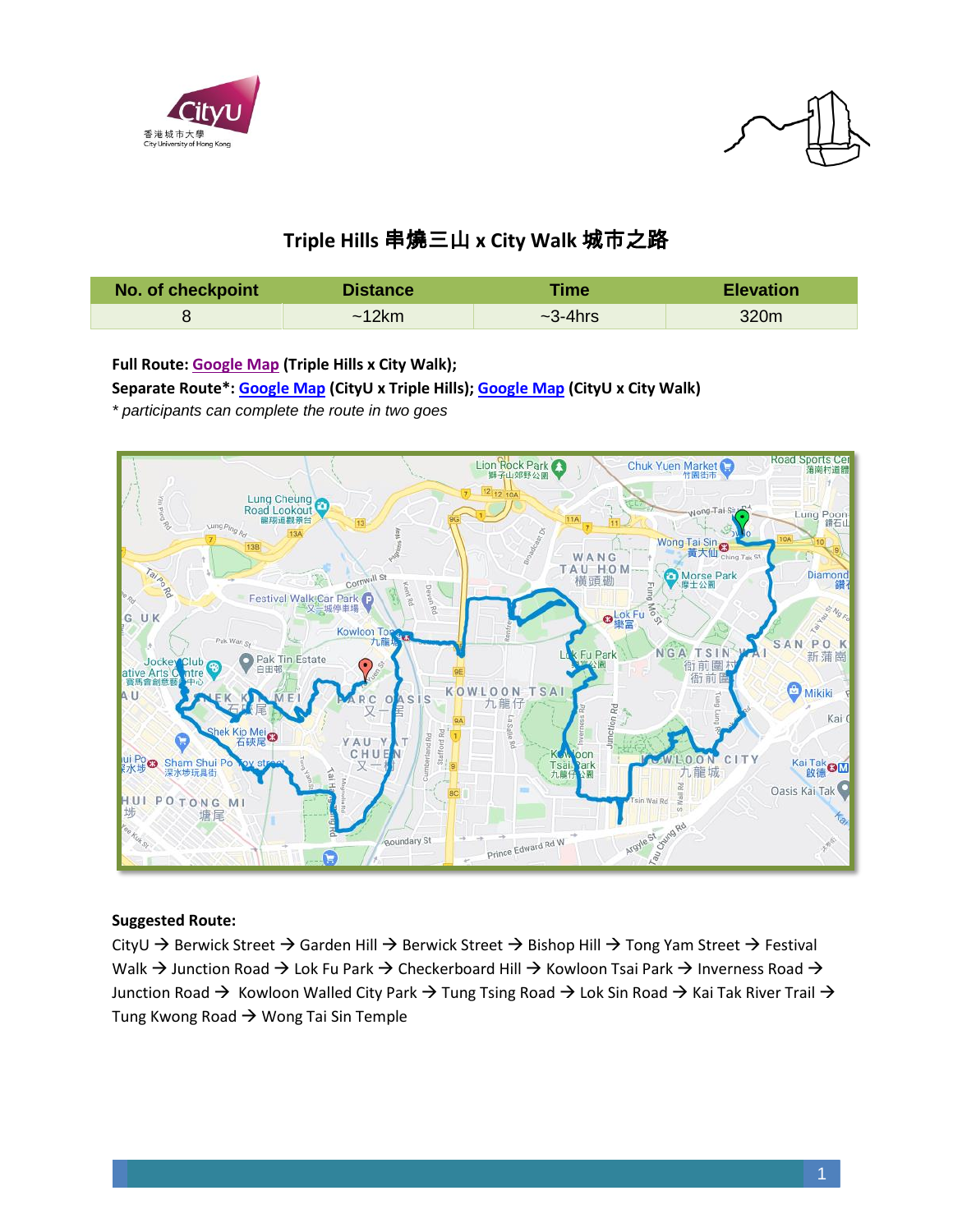



## **Checkpoints**

Checkpoint 1 Lau Ming Wai Academic Building





Checkpoint 2 - Trigonometrical Point (標高柱) of Garden Hill



Checkpoint 3 – Road Sign "TO BERWICK STREET"





Checkpoint 4 – Checkerboard Hill (Lok Fu Service Reservoir Rest Garden)



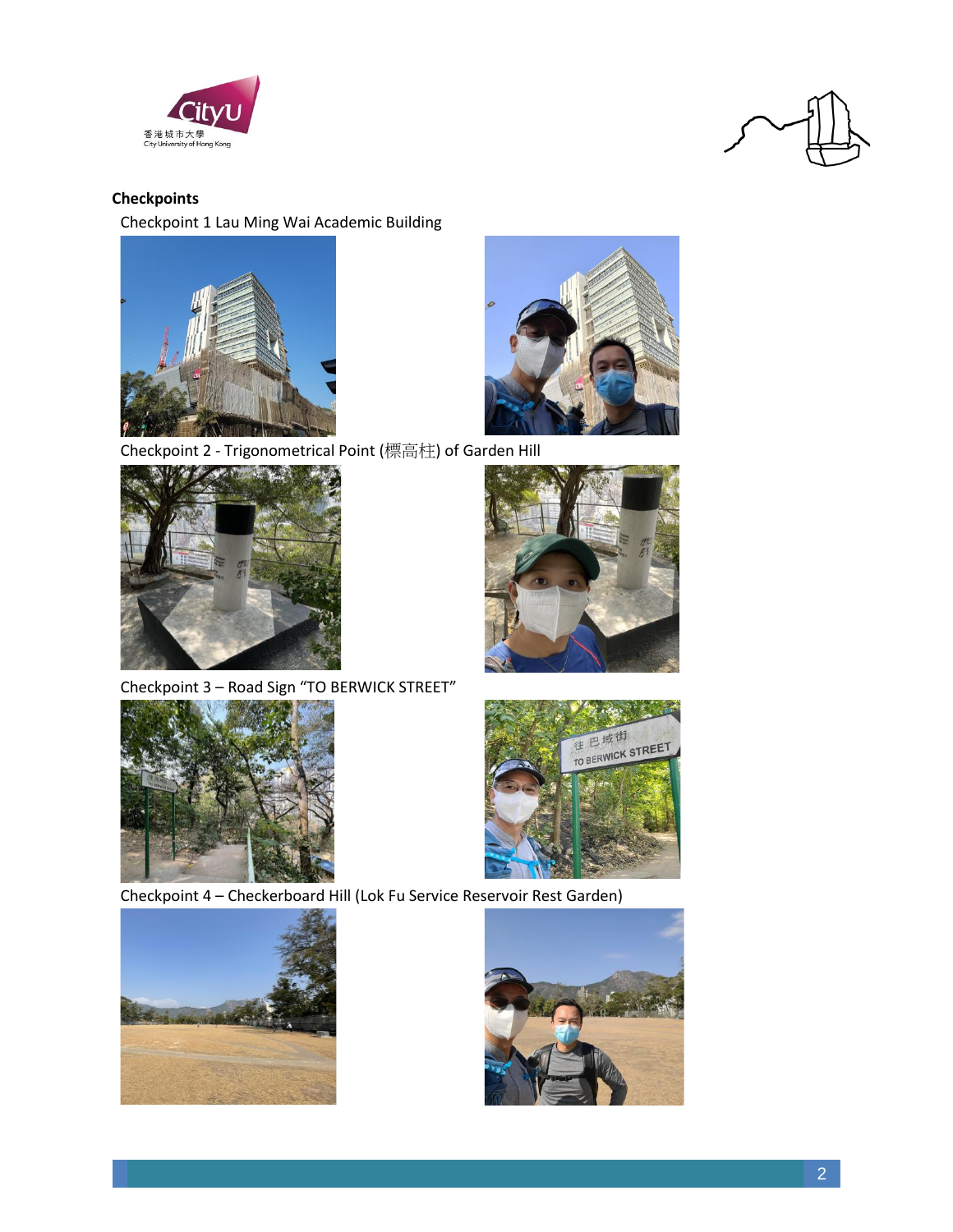



# Checkpoint 5 - Kowloon Tsai Park (flower bed next to Kowloon Tsai Sports Ground)



Checkpoint 6 – Kowloon Walled City Park



Checkpoint 7 - Kai Tak River Trail



Checkpoint 8 – Wong Tai Sin Temple









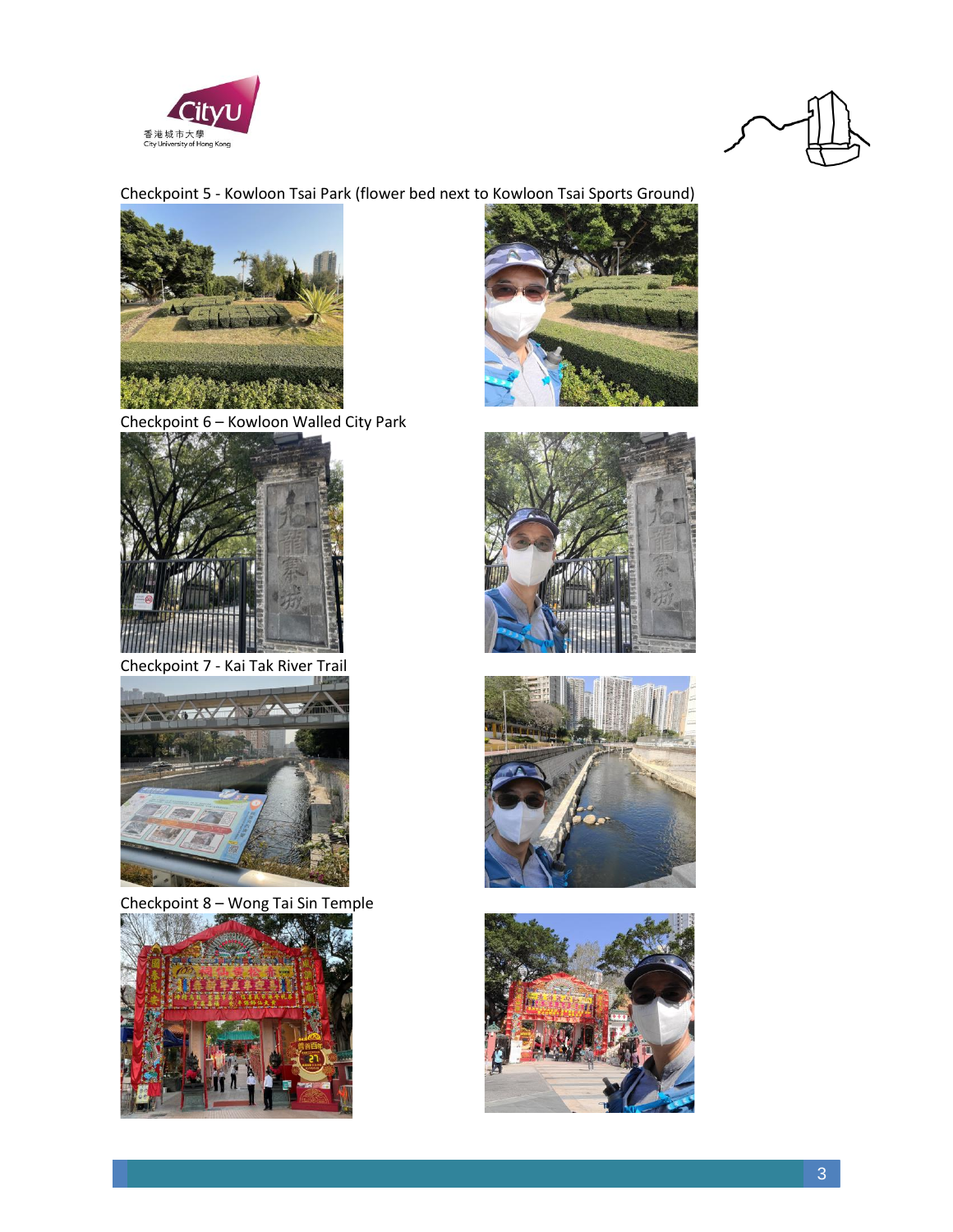



#### **Checkpoints Information**

#### Checkpoint 2: Garden Hill 嘉頓山

位於深水埗的一座小山丘,最高點為海拔 90.6 米 ( 297 英尺 ) 。名稱來自山下附近的嘉頓廠房。 山上能俯瞰深水埗及石硤尾公共屋邨,以及眺望昂船洲大橋,也是欣賞夕陽及夜景的熱點之一。

A small hill located in Sham Shui Po, the highest point is 90.6 meters (297 feet) above sea level. The name comes from the Garden Factory near the foot of the mountain. The mountain overlooks the public housing estates of Sham Shui Po and Shek Kip Mei, as well as the Stonecutters Bridge. It is also one of the hotspots for enjoying the sunset and night view.

#### Checkpoint 3: Bishop Hill 主教山

位於深水埗區的一座山丘,最高點為海拔 86.6 米 (284 英尺) 。主教山名字源於區外人士因山周 圍有不少基督教教堂,因此取名主教山。

A hill located in Sham Shui Po District, the highest point is 86.6 meters (284 feet) above sea level. The name of "Bishop" comes from people outside the district, as there were many Christian churches around the mountain, it is thus named Bishop Hill.

#### Checkpoint 4: Checkerboard Hill 格仔山

位於九龍仔,最高點為海拔 98 米 (322 英尺) 。因位置鄰近舊機場機場跑道,當年山上被塗上一 格格顏色,作為跑道定位之用,引導航班降落,因而得名「格仔山」。 配水庫休憩公園有一大片 草地,可供人野餐休息之用。

Located in Kowloon Tsai, the highest point is 98 meters (322 feet) above sea level. Because it is located close to the runway of the old airport, the mountain was painted with checker during that time, which was used to locate the runway and guide flights to land, hence naming it "Checkerboard Hill". The Service Reservoir Rest Garden has a large grass area for people to have picnics and rest.